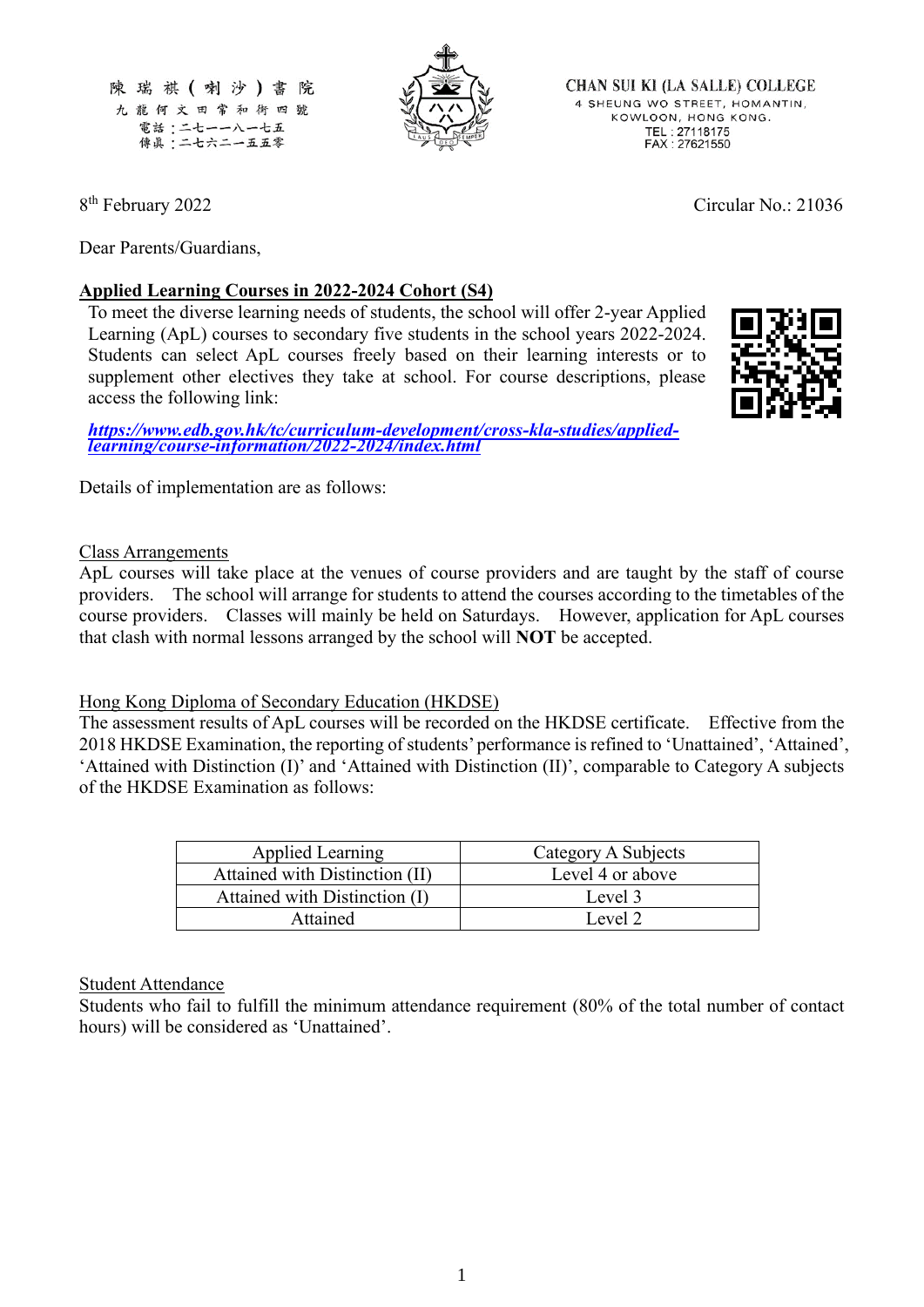

**CHAN SUI KI (LA SALLE) COLLEGE** 4 SHEUNG WO STREET, HOMANTIN, KOWLOON, HONG KONG. TEL: 27118175<br>FAX: 27621550

## Selection

According to the Applied Learning Section of the Education Bureau, students can take 1 or 2 ApL courses to broaden their horizons, and to realise their talent and potential. However, selection is made to allow as many students taking ApL courses as possible rather than allowing only a few students taking more than one ApL course. Priority goes to students who:

- (1) are capable of taking ONE ApL course in addition to at least TWO school electives in secondary 5 and 6 in the school years 2022-2024.
- (2) have good conduct and learning attitude.
- (3) have a satisfactory record of attendance and punctuality.
- (4) give strong reasons for taking Applied Learning courses.

Applied Learning Taster Programmes (Online Mode)

Course providers of each course will provide Taster Programmes in online mode on 12 and 19 March (Saturdays) for students to obtain more information on course contents and features. You may find the details through the following link:

*[https://www.edb.gov.hk/attachment/en/curriculum-development/cross-kla](https://www.edb.gov.hk/attachment/en/curriculum-development/cross-kla-studies/applied-learning/repository/ApL%20Taster%20Programmes%20(2022-24%20Cohort)%20info.pdf)[studies/applied-learning/repository/ApL%20Taster%20Programmes%20\(2022-](https://www.edb.gov.hk/attachment/en/curriculum-development/cross-kla-studies/applied-learning/repository/ApL%20Taster%20Programmes%20(2022-24%20Cohort)%20info.pdf) [24%20Cohort\)%20info.pdf](https://www.edb.gov.hk/attachment/en/curriculum-development/cross-kla-studies/applied-learning/repository/ApL%20Taster%20Programmes%20(2022-24%20Cohort)%20info.pdf)*

For registration, please complete the following form on or before 14<sup>th</sup> February 2022:

*[https://forms.office.com/Pages/ResponsePage.aspx?id=hpgCiGjf5kmtpBzNHinAgb](https://forms.office.com/Pages/ResponsePage.aspx?id=hpgCiGjf5kmtpBzNHinAgbgoUgoB6WBBp340RTfsuhVUQ0tQOElYRkExVkxXTk5RVElUWjhTSkxTMS4u) [goUgoB6WBBp340RTfsuhVUQ0tQOElYRkExVkxXTk5RVElUWjhTSkxTMS4u](https://forms.office.com/Pages/ResponsePage.aspx?id=hpgCiGjf5kmtpBzNHinAgbgoUgoB6WBBp340RTfsuhVUQ0tQOElYRkExVkxXTk5RVElUWjhTSkxTMS4u)*



Students should email the completed application form on P.3 and P.4 to olho@csklsc.edu.hk on or before **14th March 2022.** Selected students will be contacted before April 2022. Please note that course providers will conduct selection on **7 th May** or **14 th May**. Enrollment is to be confirmed by the respective course provider in June 2022.

For further enquiries, please contact the school office at 2711 8175. Thank you for your kind attention.

Yours faithfully,

Lee Ting Leung Principal







2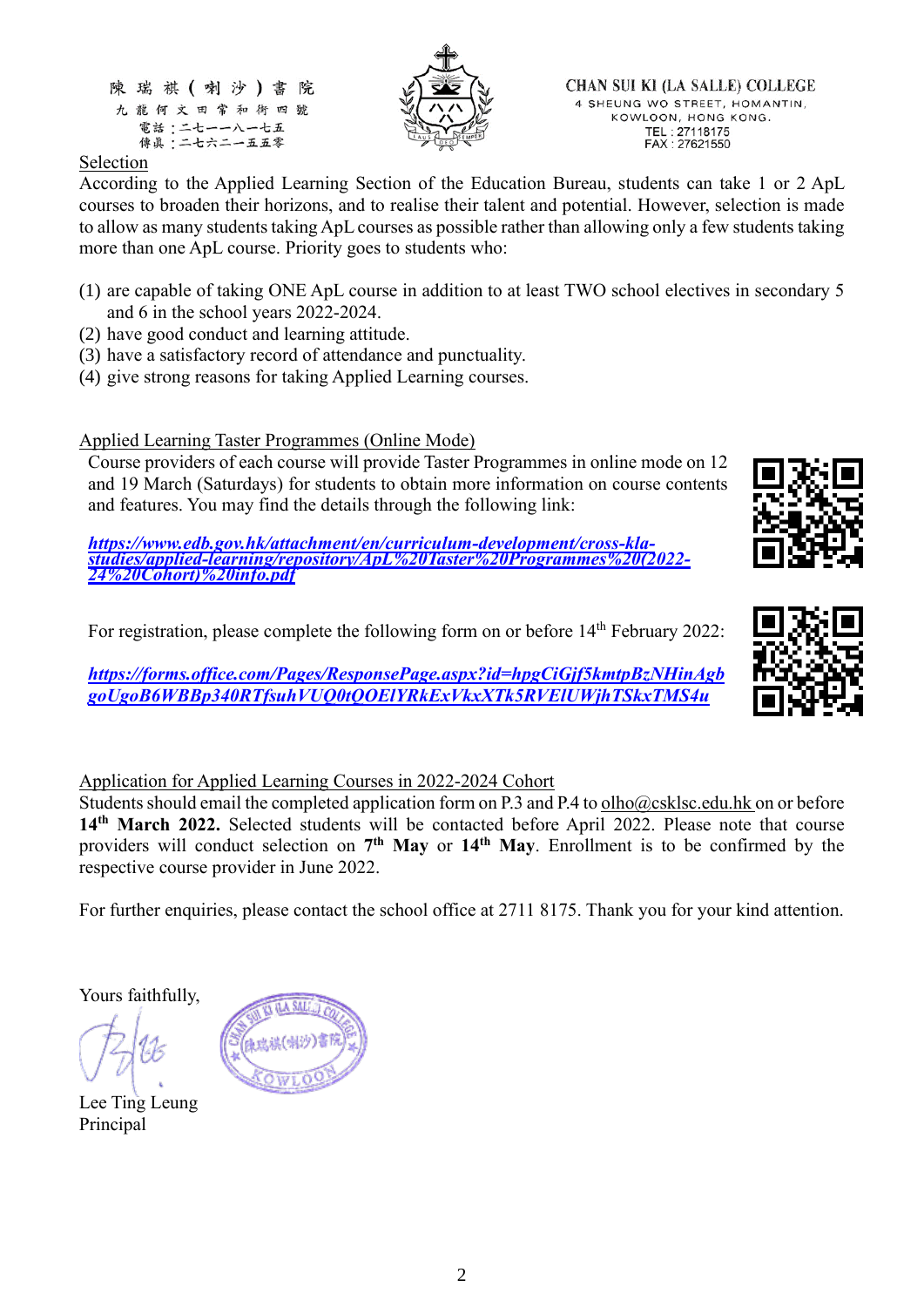

CHAN SUI KI (LA SALLE) COLLEGE 4 SHEUNG WO STREET, HOMANTIN, KOWLOON, HONG KONG. TEL: 27118175<br>FAX: 27621550

Reply Slip (Circular No. 21036)

# <Application for Applied Learning Course in 2022-2024 應用學習課程申請表>

Name of Student 學生姓名: \_\_\_\_\_\_\_\_\_\_\_\_\_\_\_\_\_\_\_\_\_\_\_\_\_\_\_\_\_\_\_\_Class 班別及學號: \_\_\_\_\_\_\_(

| Part One 第一部份 Applied Learning Course 應用學習課程                                                     |                                                                                   |  |
|--------------------------------------------------------------------------------------------------|-----------------------------------------------------------------------------------|--|
|                                                                                                  |                                                                                   |  |
|                                                                                                  | Course code 代碼: ________________________Course provider 課程提供機構: _________________ |  |
| Please state clearly below the reasons for taking an Applied Learning course.<br>請列明選修應用學習課程的原因。 |                                                                                   |  |
|                                                                                                  | ,我们也不会有什么。""你们的人,你们也不会有什么?""你们的人,你们也不会有什么?""你们的人,你们也不会有什么?""你们的人,你们也不会有什么?""你们,你  |  |
|                                                                                                  |                                                                                   |  |
|                                                                                                  |                                                                                   |  |
|                                                                                                  |                                                                                   |  |
|                                                                                                  |                                                                                   |  |
|                                                                                                  |                                                                                   |  |
|                                                                                                  |                                                                                   |  |
|                                                                                                  |                                                                                   |  |
|                                                                                                  |                                                                                   |  |
|                                                                                                  |                                                                                   |  |
|                                                                                                  |                                                                                   |  |
|                                                                                                  |                                                                                   |  |
|                                                                                                  |                                                                                   |  |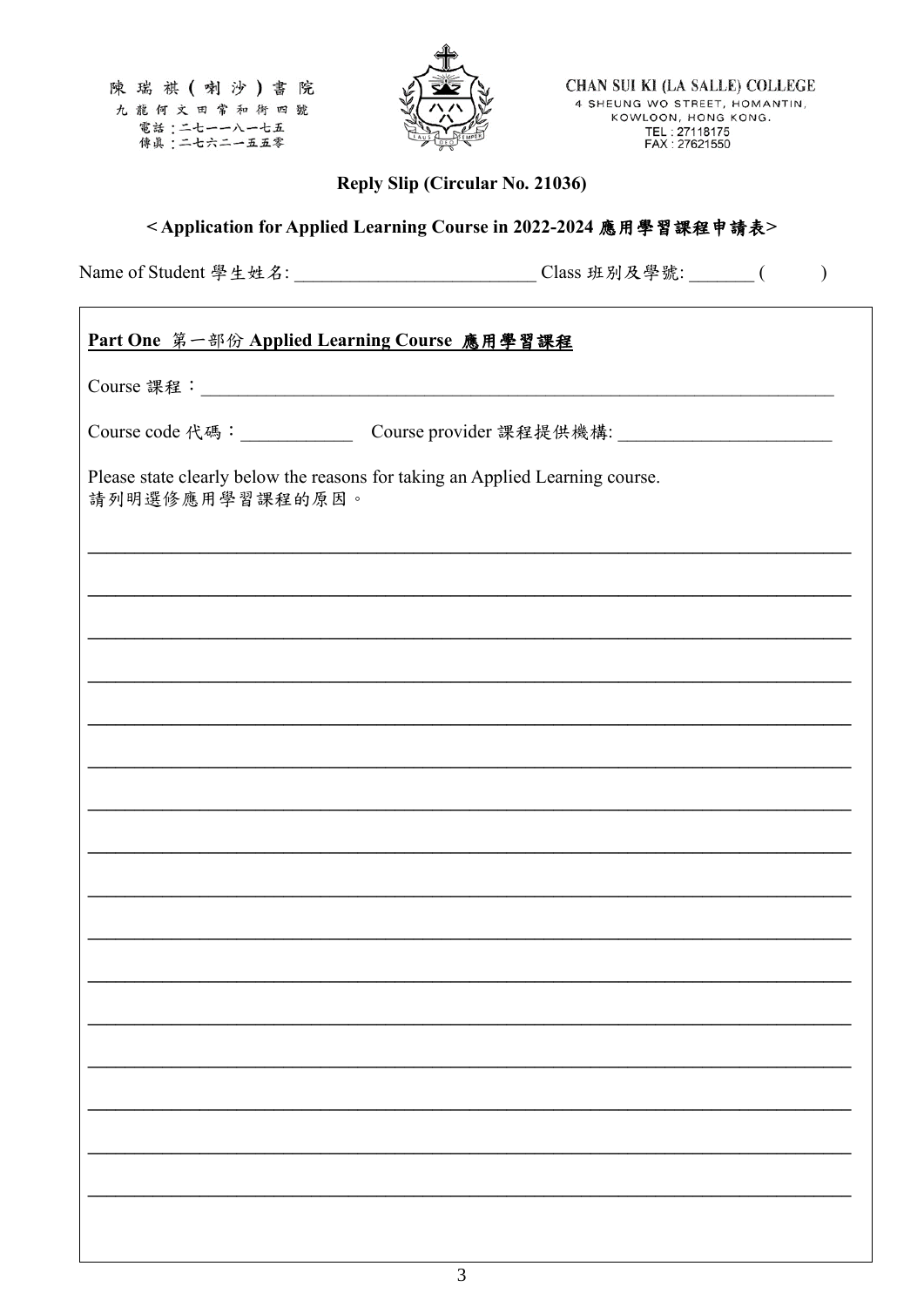陳瑞祺(喇沙)書院 九龍何文田常和街四號

電話:二七一一八一七五 傳眞:二七六二一五五零



# **Part Two** 第二部份

| School Electives taken in S4<br>(現在)中四修讀的高中選修科 | School Electives to be taken in S5/S6<br>(計劃)中五/中六修讀的高中選修科 |
|------------------------------------------------|------------------------------------------------------------|
|                                                |                                                            |
|                                                |                                                            |
|                                                | 3.                                                         |
|                                                | 4.                                                         |

*Please cross out the empty box(es) if any* 請刪去空格*(*如適用*)*

## **Declaration** 聲明

My son / ward has read the circular (No. 21036). He **wishes** to take ONE Applied Learning course mentioned in Part One and continue to take the elective(s) mentioned in Part Two in S5 and S6 in the school years 2022-2024.

小兒已細閱<通告編號 21036>,並希望於中五/中六(2022-2024 年度)報讀一科第一部份提及的應 用學習課程及繼續修讀第二部份提及的選修科。

Name of Parent/Guardian 家長姓名:

Signature of Parent/Guardian 家長簽署: \_\_\_\_\_\_\_\_\_\_\_\_\_\_\_\_\_\_\_\_\_

Date 日期: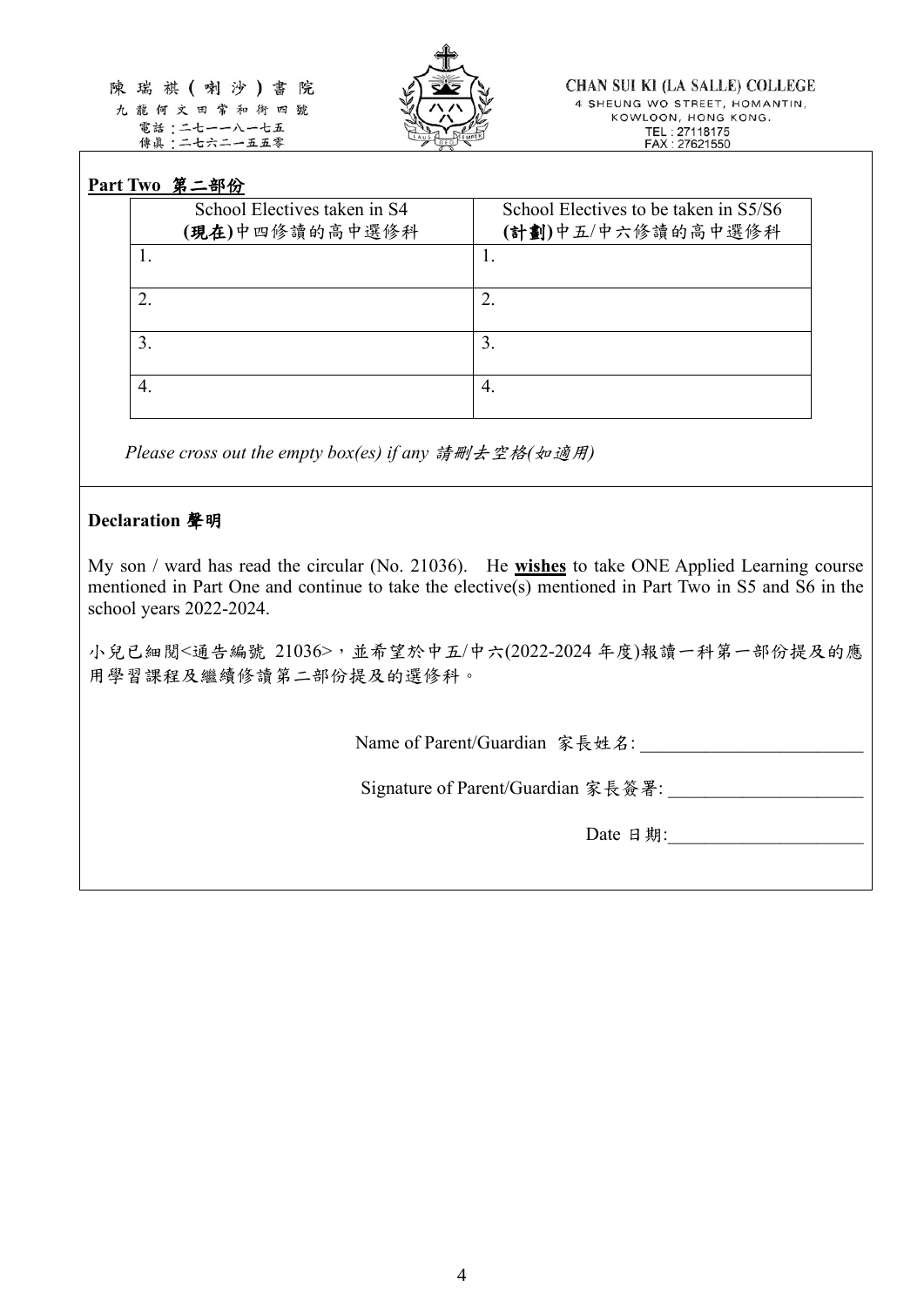

CHAN SUI KI (LA SALLE) COLLEGE 4 SHEUNG WO STREET, HOMANTIN, KOWLOON, HONG KONG. TEL: 27118175<br>FAX: 27621550 通告編號:21036

敬啟者:

### 「應用學習課程」

為協助學生從多元學習中充分得益,本校將為來年的中五學生提供兩年制的 應用學習課程。學生可以按個人興趣選擇應用學習課程,或與其他高中科目 互相補足。各課程的內容已詳列於以下網址內的「應用學習課程資料」。



*[https://www.edb.gov.hk/tc/curriculum-development/cross-kla-studies/applied](https://www.edb.gov.hk/tc/curriculum-development/cross-kla-studies/applied-learning/course-information/2022-2024/index.html)[learning/course-information/2022-2024/index.html](https://www.edb.gov.hk/tc/curriculum-development/cross-kla-studies/applied-learning/course-information/2022-2024/index.html)*

#### 授課安排

應用學習課程主要安排於星期六在課程提供機構指定的地點授課。學生須要按課程提供機構的 時間表出席。如授課時間與學校的上課時間有衝突,申請將不被接納。

#### 香港中學文憑

學生在應用學習課程上取得的成績,將紀錄在香港中學文憑上。由 2018 年香港中學文憑考試 開始,學生的成績匯報細分為:「未達標」、「達標」、「達標並表現優異(I)」和「達標並表現優 異(II)」 四個等級, 等同香港中學文憑考試甲類科目以下成績:

| 應用學習課程      | 甲類科目   |
|-------------|--------|
| 達標並表現優異(II) | 第四級或以上 |
| 達標並表現優異(I)  | 第三級    |
| 達標          | 第二級    |

#### 學生出席率

學生的出席率如未達到有關課程的最低要求(最低的總出席率不得少於80%),學生的成績將會 被評定為「未達標」。

#### 甄選

根據教育局應用學習組,學生可按能力、興趣和志向選修最多兩個應用學習課程,但為了盡量 讓最多的學生修讀應用學習課程,而非讓少部份的學生修讀多於一個應用學習課程, 以下學生 將獲優先考慮:

- (1) 於修讀中五及中六課程時,學生能在校內最少兩個選修科目以外兼顧修讀多一個應用 學習課程。
- (2) 學生有良好的操行及學習態度
- (3) 學生有良好的出席率及有守時的美德
- (4) 學生能具體解釋修讀應用學習課程的原因